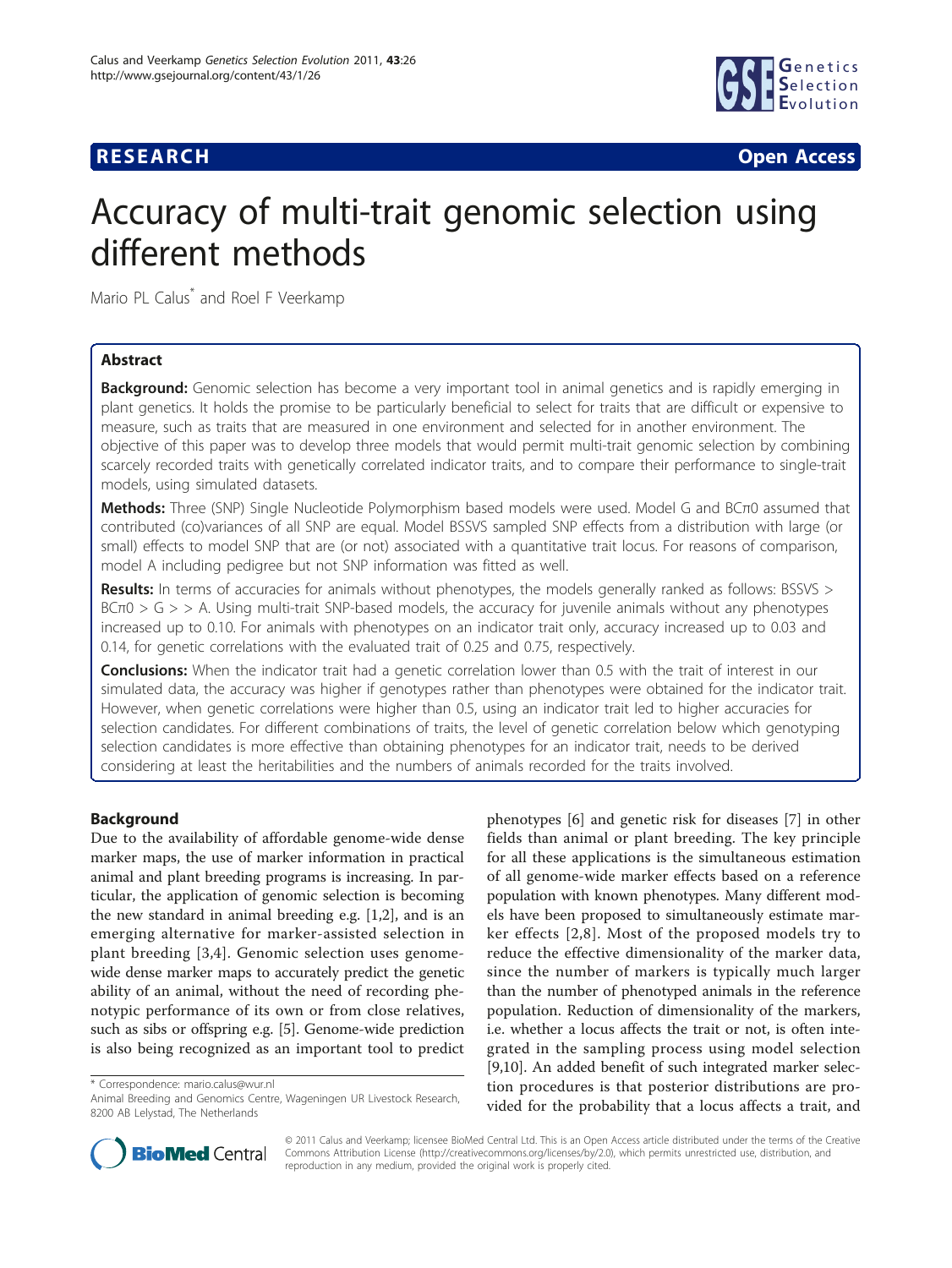these can be used for QTL (Quantitative Trait Loci) mapping purposes [[11](#page-12-0)].

By putting emphasis on loci that are closely linked to causative loci, genomic prediction holds the promise to be particularly beneficial for selection on traits that are difficult or expensive to measure, that are sex-linked, or that are expressed late in life. One effective strategy that has been used to deal with such traits in the past, without using genotypic information, has been the implementation of multi-trait prediction with indicator traits that are easier or cheaper to record. These might be closely linked traits, for example somatic cell count as indicator trait of mastitis, or the same trait recorded in a different environment or country. Multi-trait prediction allows to use information simultaneously from relatives and from different traits [[12\]](#page-12-0). Therefore, an important question is to evaluate what is the added value of including genomic information in multi-trait genomic prediction.

The objectives of this paper were to develop methods for multi-trait genomic breeding value prediction, to enable multi-trait genomic selection, and to compare the accuracy of prediction among the different methods and with equivalent single-trait models, based on the results of applications to simulated datasets.

## Methods

### Simulation

Datasets were simulated to compare the different models, in terms of accuracy of predicted breeding values. An effective population size of 500 animals was simulated, including 250 females and 250 males. This structure was kept constant for 1000 generations. Mating was performed by drawing the parents of an animal randomly from the animals of the previous generation. In total, 25 replicated datasets were simulated.

The simulated genome spanned 5 M (Morgan). Ten thousand bi-allelic loci were simulated across five chromosomes, with equal 0.05 cM distances between adjacent loci. In the first generation, animals received at random alleles 1 or 2 with equal chance. In the 1000 generations thereafter, each locus had a mutation rate of  $2.5 \times 10^{-5}$ , so that a mutation drift balance was reached within a limited number of generations [\[13](#page-12-0)]. A mutation caused allele 1 to become allele 2, and vice versa. Genotypes from the last four generations, as well as pedigree information of the last six generations, were retained for analysis. In total, on average across replicates, 5,655 loci segregated in the last four generations. These four generations will hereafter be referred to as generations 1 to 4.

Two hundred loci segregating in generations 1 to 4 and evenly distributed across the genome, were drawn to be QTL loci. These QTL were used to simulate two traits, with heritabilities of 0.9 and 0.6, reflecting average

offspring performances such as daughter yield deviations [[14\]](#page-12-0) or de-regressed proofs [\[15\]](#page-12-0). For example, if one considers that the animals in the reference population reflect dairy bulls each with 100 daughters and their phenotypic records, the chosen heritabilities of 0.6 and 0.9 correspond to traits with heritabilities at the phenotypic level of 0.06 and 0.33, respectively, i.e. a fertility and a production trait in dairy cattle. The heritabilities of 0.6 and 0.9 were derived using the formula  $r_{IH}^2 = \frac{1/4nh^2}{1 + 1/4(n-1)h^2}$  e.g. [[16\]](#page-12-0), where  $r_{IH}^2$  is the reliabil-

ity of selection (in this case the heritability used to simulate the phenotypes of the animals in the reference population), *n* is the number of daughters and  $h^2$  is the heritability at the phenotypic level. The two traits were simulated by drawing the allele substitution effects of each QTL locus from a multivariate normal distribution that followed the simulated genetic correlation. Three genetic correlations were considered, i.e. 0.2, 0.5, or 0.8.

#### Scenarios

To investigate the ability of the models to predict breeding values for animals with records for the two traits, only one, or none of the traits, two scenarios were considered differing in the number of animals that had phenotypes available for each of the traits (Table 1). In scenario 1, all animals in generations 1 and 2 had phenotypes for both traits. In scenario 2, all animals in generation 1 had phenotypes for both traits, while one half of the animals of generation 2 had phenotypes for the first, and the other half of the animals had phenotypes for the second trait. In both scenarios, all the animals in generations 3 and 4 had no phenotypes for either trait, and thereby reflected juvenile selection candidates.

#### Models

Four different models were used to estimate breeding values. The general multi-trait model was:

#### Table 1 Numbers of animals with phenotypes per generation and scenario

| Scenario | Generation    | Trait 1          | Trait 2          |
|----------|---------------|------------------|------------------|
|          |               | 500              | 500              |
|          | $\mathcal{P}$ | 500              | 500              |
|          | 3             |                  |                  |
|          | 4             |                  |                  |
| 2        |               | 500              | 500              |
|          | $\mathcal{P}$ | 250 <sup>1</sup> | 250 <sup>1</sup> |
|          | 3             |                  |                  |
|          |               |                  |                  |

<sup>1</sup>In scenario 2, half of the animals in generation 2 have a phenotype for trait 1, while the other half have a phenotype for trait 2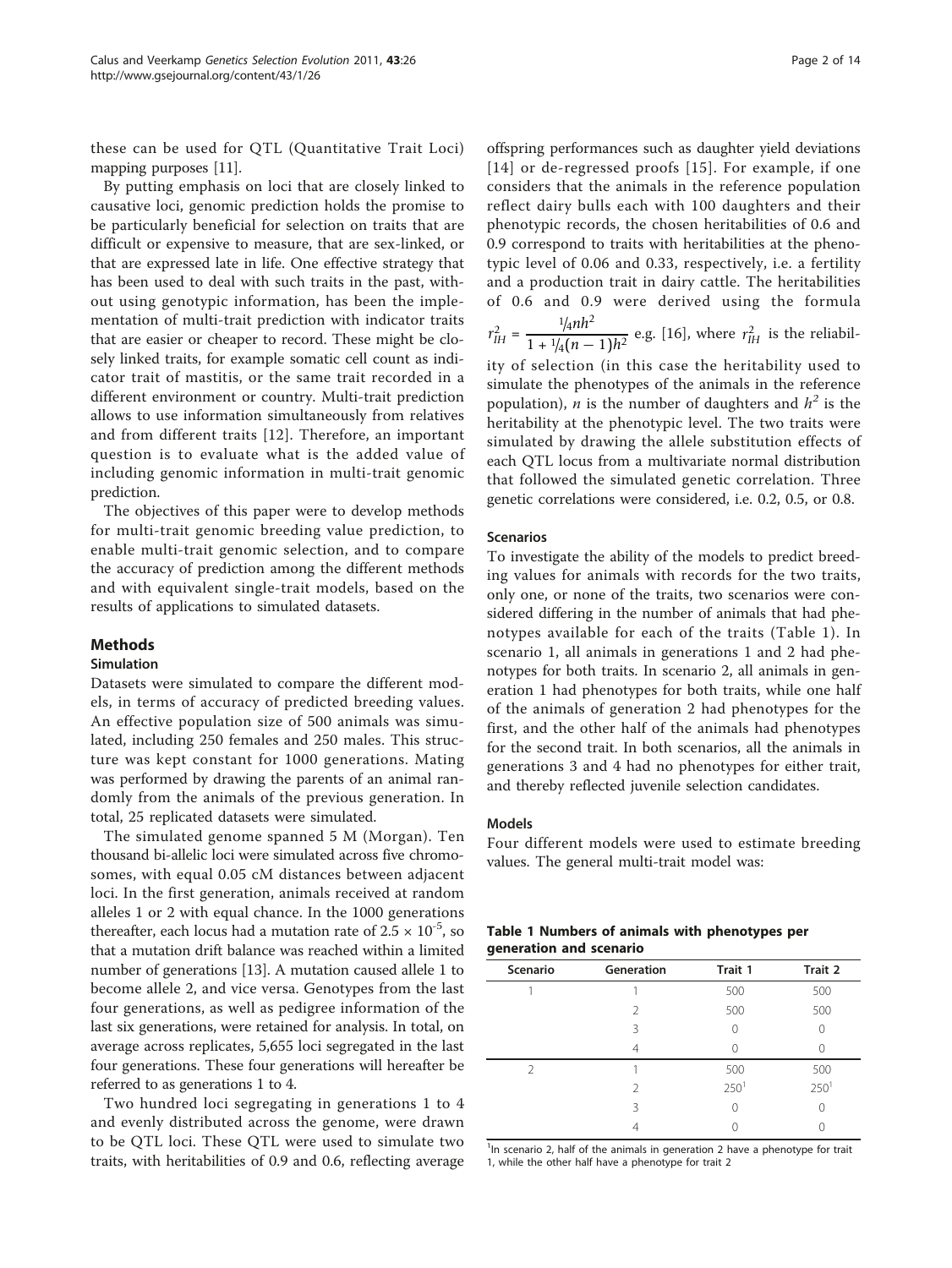$$
\gamma_{ij} = \mu_j + animal_{ij} + \sum_{k=1}^{nloc} \sum_{l=1}^{2} SNP_{ijkl} + e_{ij}
$$

where  $y_{ii}$  is the phenotypic record for trait j of animal i,  $\mu_i$  is the overall mean for trait *j, animal<sub>ii</sub>* is the random polygenic effect of animal *i* for trait *j*,  $SNP_{iikl}$  is a random effect for allele  $l$  on trait  $j$  at locus  $k$  of animal  $i$ , and  $e_{ii}$  is a random residual for animal  $i$ .

The first model omitted the SNP effects, and used a relationship matrix based on the pedigree retained to estimate the polygenic effects and the polygenic (co)variances of traits 1 and 2 (model A). The second model was the same as the first model, but included a genomic relationship (G) matrix calculated by using all the markers to estimate the polygenic effects (model G). This G matrix was calculated as described by VanRaden [[17](#page-12-0)]:

$$
\mathbf{G} = \frac{\mathbf{ZZ}'}{2\sum p_i(1-p_i)}
$$

where  $p_i$  is the frequency of the second allele at locus  $i$ , and  $Z$  is derived from genotypes of all included animals, by subtracting 2 times the allele frequency expressed as a difference of 0.5, i.e.  $2(p_i - 0.5)$ , from matrix M that specifies the marker genotypes for each individual as -1, 0 or 1. Here, we used allele frequencies of 0.5 that reflected allele frequencies in the base generation i.e. in the very first generation of the simulation.

The third and fourth models included both a polygenic effect with a pedigree-based relationship matrix, and SNP effects. The difference between the third and fourth model resulted from considering one (model 3) or two (model 4) distribution(s) for the SNP effects.

SNP effects, in the general model denoted as  $SNP_{ijkl}$ , were estimated in models 3 and 4 as  $q_{ijkl} \times v_{jk}$ , accord-ing to Meuwissen and Goddard [[11\]](#page-12-0), where  $q_{ijkl}$  is the size of the effect of allele *l* at locus *k* and  $v_{jk}$  is a scaling factor in the direction vector for locus  $k$  that scales the effect at locus  $k$  for trait  $j$ . In the original implementation by Meuwissen and Goddard [\[11\]](#page-12-0), the variance of the direction vector  $v_{.k}$ , denoted as V, is sampled per locus for each trait *j* separately, without considering covariances between the traits across loci. Here, in both models 3 and 4 and for the estimation of V, covariances between traits across loci are considered. Therefore, the prior distribution for V in this case was, according to Meuwissen and Goddard [[11\]](#page-12-0):

$$
p(V..) = \chi^{-2}(S_{0(..)}, 10)
$$

where  $S_{0(no)}$  was chosen such that it reflected the total genetic (co)variance between traits  $n$  and  $o$ , divided by the total number of SNP. V.. was sampled from the following conditional  $m$  variate-inverted Wishart distribution with  $(nloc + 10)$  degrees of freedom:

$$
\mathbf{V}_{\cdot\cdot}|\mathbf{v}_{\cdot\cdot}, I_{\cdot} \sim
$$
  
IW<sub>m</sub>  $(\mathbf{S}_{0(\cdot\cdot)} + \mathbf{SZ}_{(\cdot\cdot)}, nloc - m - 1 + 10)$   
where  $\mathbf{SZ}_{(\cdot\cdot)} = \sum_{k=1}^{nloc} v'_{k}v_{k}$ , *nloc* = number of evaluated

*k*=1 marker loci, and 10 is the number of degrees of freedom for the prior distribution.

Model 4 was similar to model 3, but included a QTLindicator  $(I_k)$  for each bracket, that had a value of either 0 or 1. According to Meuwissen and Goddard (2004), in this case the prior distribution of V.. is similar to that from model 3, but here  $S_{0(1)}$  was chosen such that it reflected the total genetic (co)variances of traits  $n$  and  $o$ , divided by the total number of expected QTL instead of the number of SNP. Furthermore, V.. was sampled from an inverted Wishart distribution as described above for model 3, but in this case:

$$
SZ_{(\cdot)} = \sum_{k=1}^{nloc} v'_{k}v_{k}(I_{k} + (1 - I_{k}) \times 100)
$$

Where the QTL-indicator  $I_k$  was sampled from:

$$
I_k | v_{.k}, \mathbf{V} \sim \text{Bernoulli}
$$
\n
$$
\left[ \frac{\varphi(v_{.k}; \mathbf{0}, \mathbf{V}) \times p_k}{\varphi(v_{.k}; \mathbf{0}, \mathbf{V}) \times p_k + \varphi(v_{.k}; \mathbf{0}, \frac{\mathbf{V}}{100}) \times (1 - p_k)} \right]
$$

where  $p_k$  is the prior QTL probability, i.e. the probability that  $I_k$  is equal to 1, which follows a Bernoulli distribution. Prior QTL probabilities used in the analyses reflected the prior assumption that 100 QTL underlie both traits.

The third model is referred to as model BCπ0, since this model is similar to a model that is termed Bayes $Cπ0$  [\[18](#page-12-0)]. The fourth model is referred to as Bayesian Stochastic Search Variable Selection (BSSVS) e.g. [[10\]](#page-12-0).

In all the models, the residuals were assumed to be normally distributed  $N(0, R)$ , where R is the  $m \times m$  residual covariance matrix. In models A, BCπ0 and BSSVS, the polygenic values were assumed to be normally distributed  $N(0, A \otimes G_A)$ , where A is the additive relationship matrix and  $G_A$  is the  $m \times m$  polygenic covariance matrix. Matrices **R** and  $G_A$  were both sampled in the Gibbs sampler from an inverted Wishart distribution, with a uniform prior distribution.

Models A, BCπ0 and BSSVS were performed using Gibbs sampling with residual updating. Model A was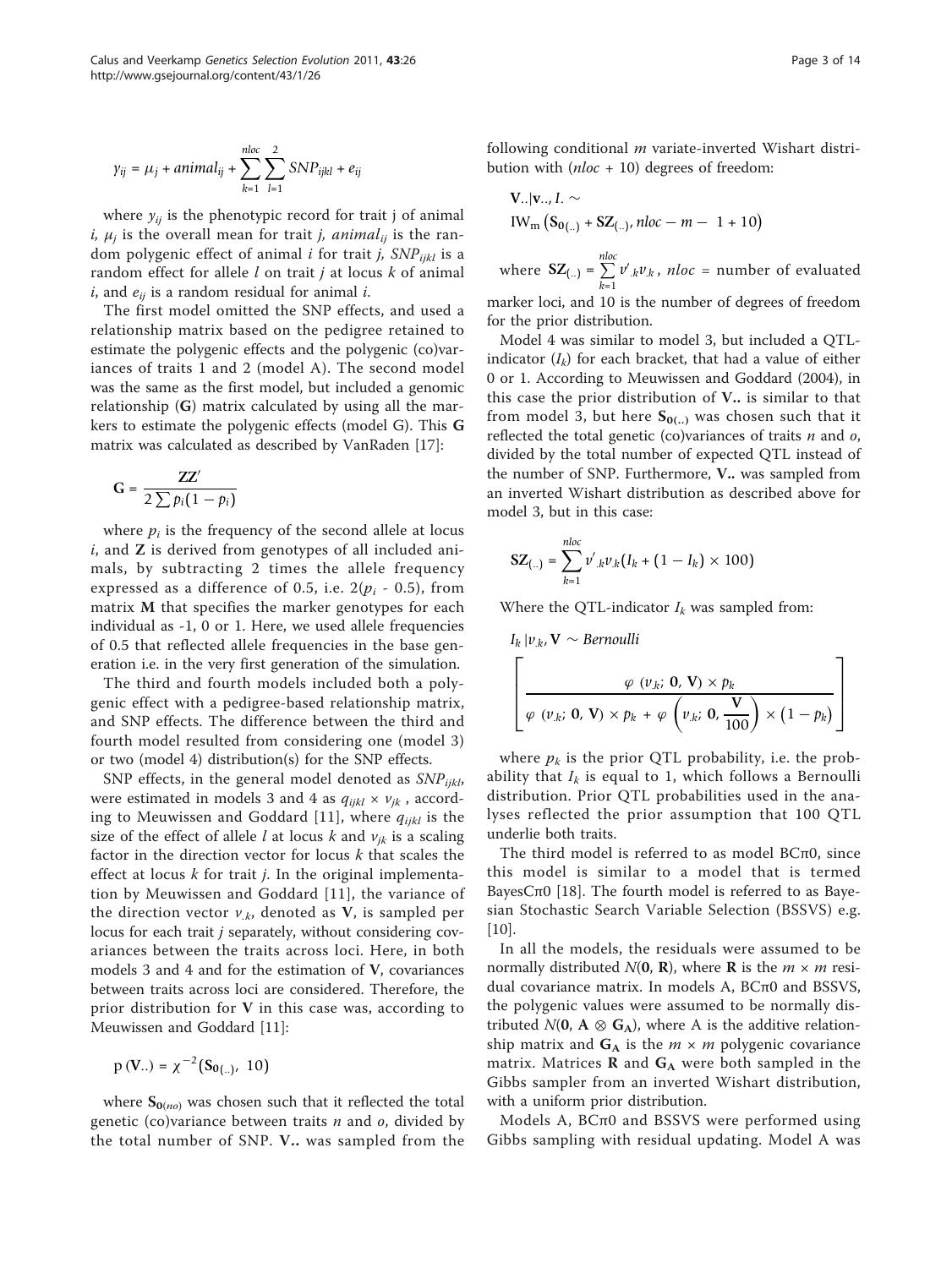run for 5,000 cycles, discarding 2,000 cycles for burn-in. Models BCπ0 and BSSVS were run for 10,000 cycles, discarding 2,000 cycles for burn-in. Except for the multi-trait runs in the second scenario where 30,000 cycles were run with 10,000 cycles discarded for burnin, since initial results showed that more cycles were required for convergence in that scenario. Model G was performed using ASReml [[19](#page-12-0)], because initial analyses using the Gibbs sampler showed slow convergence of the genetic variances for scenario 2.

In the multi-trait analyses of scenario 2 for the models that were analyzed using the Gibbs sampler, residuals for missing phenotypes in generation 2 were sampled using an EM algorithm. The missing residuals were drawn from the following distribution, according to VanTassell and VanVleck [\[20](#page-12-0)]:

$$
N(R_{\rm mo}R_{\rm oo}^{-1}e_{\rm o},R_{\rm mm}-R_{\rm mo}R_{\rm oo}^{-1}R_{\rm om})
$$

where  $m$  stands for missing and  $o$  for observed records. This allowed us to sample the effects in the model using residual updating. Residual (co-)variance matrices were estimated conditional only on residuals linked to observed records.

Each simulated dataset and scenario were analyzed three times with all four models: first traits 1 and 2 were analyzed separately in a single-trait (ST) model, and then both traits were analyzed together in a multitrait (MT) model.

## Comparison of methods

The results of each of the different models were evaluated using the accuracy of predictions and the bias of the estimates. Accuracy of prediction was calculated as the correlation between simulated and estimated breeding values. Using t-tests, the significances of differences were investigated between the accuracy obtained with different SNP-based models both within ST and MT models, and between the same SNP-based models in ST and MT application. Bias was assessed by regression of the simulated on estimated breeding values. In addition, (co)variances of the estimated breeding values were compared to those of the simulated breeding values, to assess the ability of th models to capture the true genetic (co) variances.

## Results

In generations 1 to 4 of the simulated data, the linkage disequilibrium between adjacent markers, measured as  $r^2$  [[21\]](#page-12-0), was 0.32. The realized correlations between the simulated breeding values of the two traits were on average 0.25, 0.54 and 0.75. Hereafter, we will refer to those correlations as being the simulated genetic correlations.

## Single-trait models

In Figures [1](#page-4-0) and [2](#page-5-0), the accuracies are given for all ST models, per trait and per scenario. For the first trait, the accuracy of model BSSVS was larger than that of model BCπ0 that was in turn larger than that of model G and all were considerably larger than the accuracy of model A (Figure [1A](#page-4-0)). When omitting the 250 phenotypes from generation 2 (scenario 2), all accuracies for trait 1 decreased, and the differences between SNP-based models disappeared (Figure [1B\)](#page-4-0). For the second trait, in scenario 1 the order of accuracies was similar to that for trait 1, but differences were smaller (Figure [2A\)](#page-5-0). In the case of scenario 2, the accuracy decreased for all animals, but especially for those without phenotypes (Figure [2B](#page-5-0)). In all scenarios, the ST models including SNP information yielded similar accuracies, and showed a comparable decrease in accuracy when the distance to the phenotyped animals became larger (i.e. from generation 3 to 4). Only for trait 1 in scenario 1, based on the standard errors of the estimates across replicates, were the accuracies of the different SNP-based models for juvenile animals in generation 3 significantly different from each other (Table [2\)](#page-6-0).

## Multi-trait models

The accuracies of all MT models for trait 1, in both scenarios, were similar to those of ST models. In Figure [3](#page-7-0), the accuracies are shown for trait 2 for scenario 1, considering different genetic correlations with trait 1. The order of accuracies was similar across different genetic correlations  $(BSSVS > BC\pi0 > G > A)$ , and differences between models were in all cases significant (Table [2\)](#page-6-0). For animals without phenotypes, the accuracy increased from 0.03 to 0.04 across models when the genetic correlation increased from 0.25 to 0.75 (Figures [3A, B](#page-7-0) and [3C\)](#page-7-0).

In Figure [4,](#page-8-0) the accuracies are given for trait 2 and scenario 2, considering different genetic correlations with trait 1. In this case, for animals without phenotypes the order in terms of accuracies was  $BSSVS > BCπ0 > G>$ A for all genetic correlations. The differences between BCπ0 and BSSVS were small and not significant (Table [2](#page-6-0)). Differences between G and BCπ0, and G and BSSVS were always significant (Table [2](#page-6-0)). Accuracies for trait 2 increased from 0.07 to 0.14 for the SNP-based models when the genetic correlation increased from 0.25 to 0.75. For animals with phenotypes, accuracies of the SNP-based models were very similar.

## Single- versus multi-trait models

Tables [3](#page-9-0) and [4](#page-9-0) show the increase in accuracy when changing from ST to MT models in scenarios 1 and 2, respectively for traits 1 and 2. In scenario 1, MT models did not increase accuracies for trait 1 compared to ST models (Table [3](#page-9-0)). In scenario 2, the accuracies for trait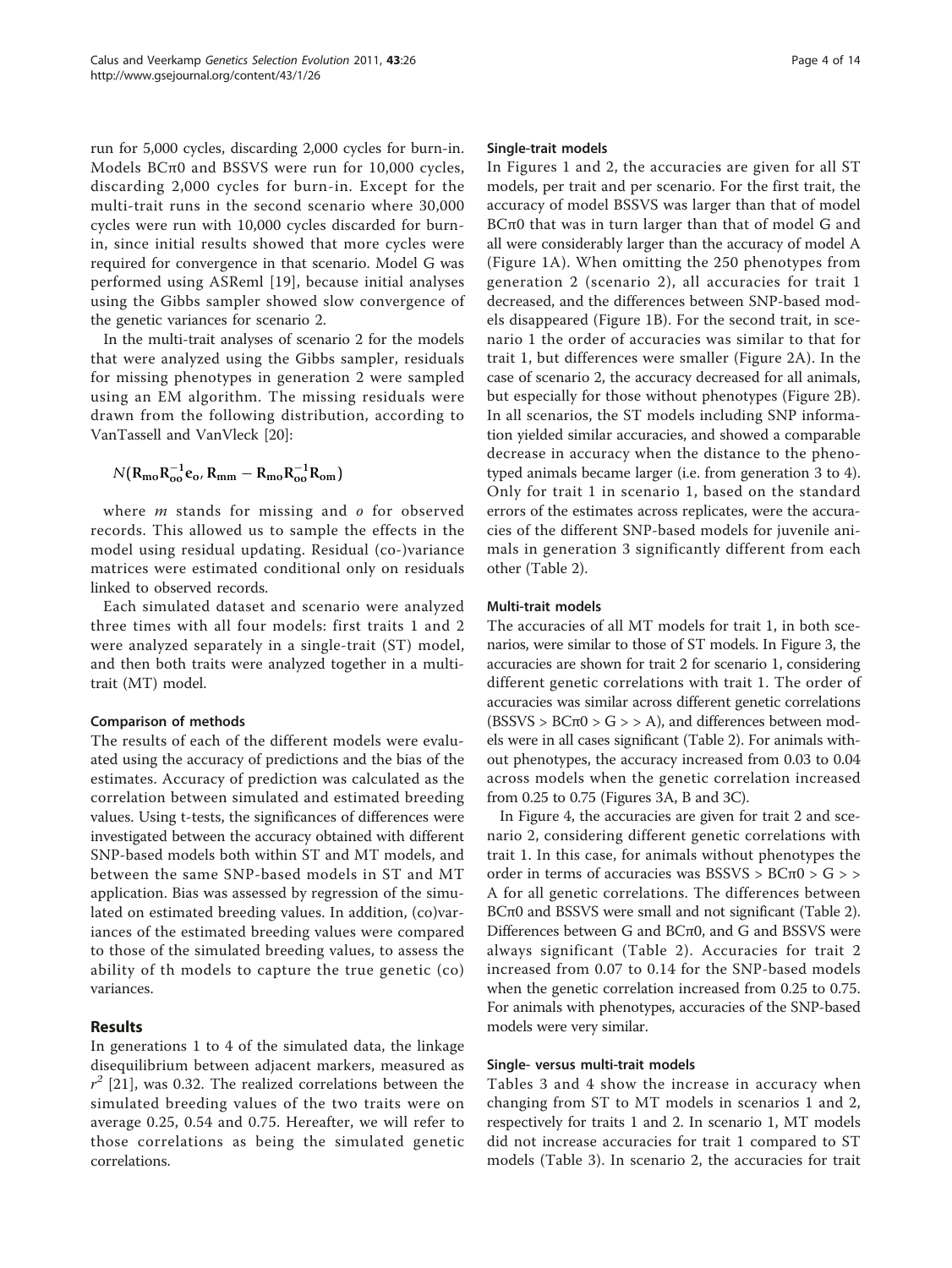<span id="page-4-0"></span>

1 were not increased by the MT models for animals with phenotypes. For animals without any phenotypes, the accuracy increased to a maximum of 0.01 for model A and 0.03 for the SNP-based models. For animals with phenotypes for trait 2, the accuracy increased to a maximum of 0.04 both for model A and the SNP-based models. Only in a few situations with a genetic correlation of 0.25, did the MT models yield slightly lower accuracies for trait 1 compared to the ST models. Accuracies of SNP-based models for trait 1 obtained with the MT models were only significantly higher than

those from the ST models in scenario 2 when the genetic correlation was 0.75 (Table [5\)](#page-10-0).

For trait 2, the accuracy increased with the MT model in nearly all the situations (Table [4\)](#page-9-0). For animals with phenotypes, a maximum increase in accuracy of 0.05 was observed for both scenarios 1 and 2. For the SNPbased models, maximum increases in scenario 2 were as high as 0.14 for animals that had phenotypes only for trait 1, and 0.09 for animals without any phenotypes. For the first generation of juvenile animals, nearly all the MT models gave significantly higher accuracies for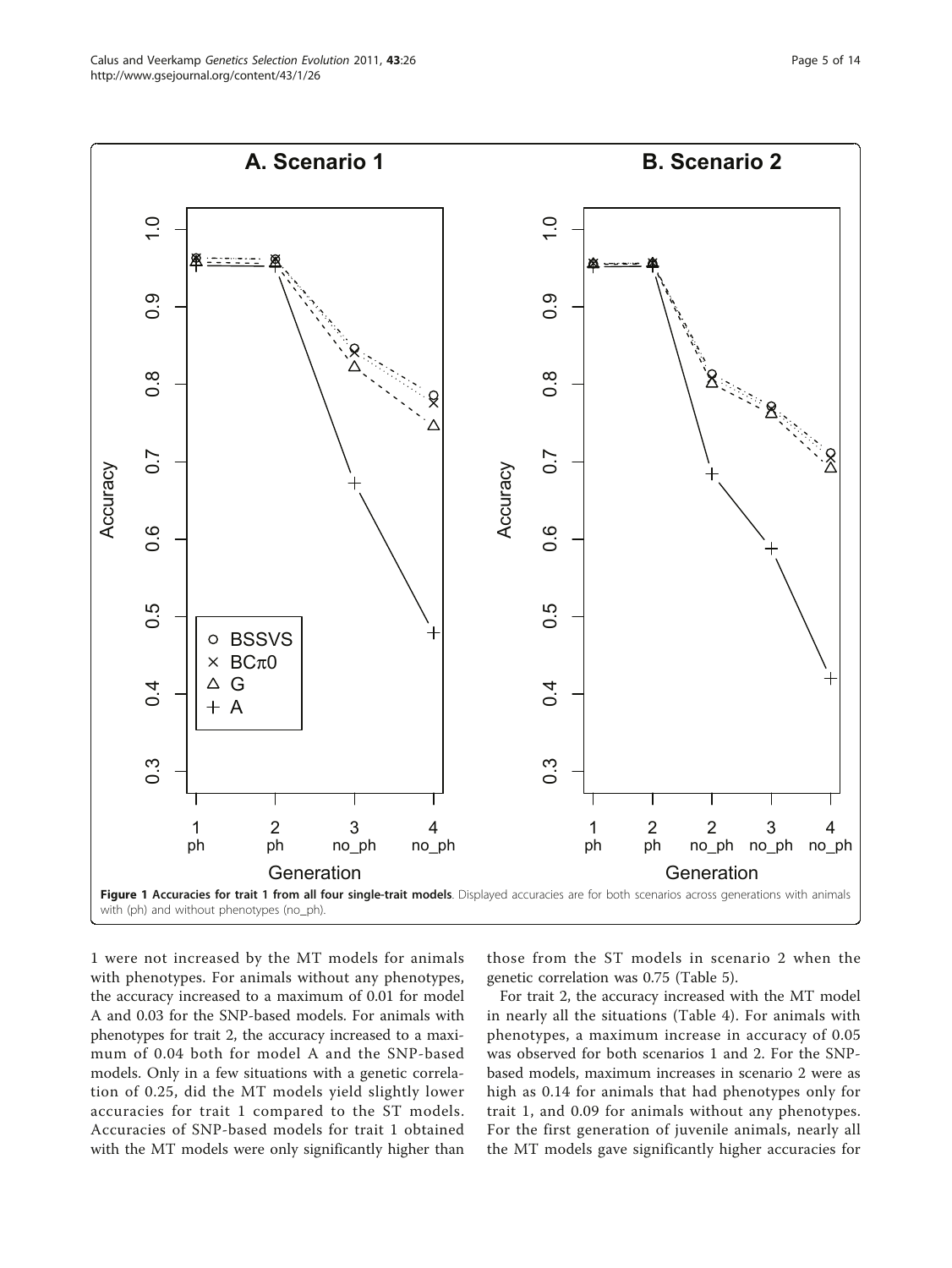<span id="page-5-0"></span>

trait 2, when the genetic correlation with trait 1 was 0.54 or higher (Table [5](#page-10-0)).

All MT models showed a higher increase in accuracy for trait 2 for animals with only phenotypes for trait 1 compared to animals without any phenotypes. For those animals with only phenotypes for trait 1, the highest increase in accuracy was 0.20 obtained with model A, compared to 0.13-0.14 with G, BCπ0 and BSSVS models. In addition to this result, Figure [4](#page-8-0) shows that for the accuracy of trait 2, at genetic correlations of 0.25 and 0.54, having genotypes for the animals is more effective (generation 3\_nophen; model G, BCπ0 and BSSVS) than having phenotypes for trait 1 (generation 2\_nophen; model A). However, to achieve a high accuracy for trait 2 at a genetic correlation of 0.75 having phenotypes for trait 1 is more effective than having genotypes.

## Bias and (co)variance of estimated breeding values

Table [6](#page-10-0) shows the coefficients of regression of the simulated on the estimated breeding values for the first generation of animals without phenotypes, across both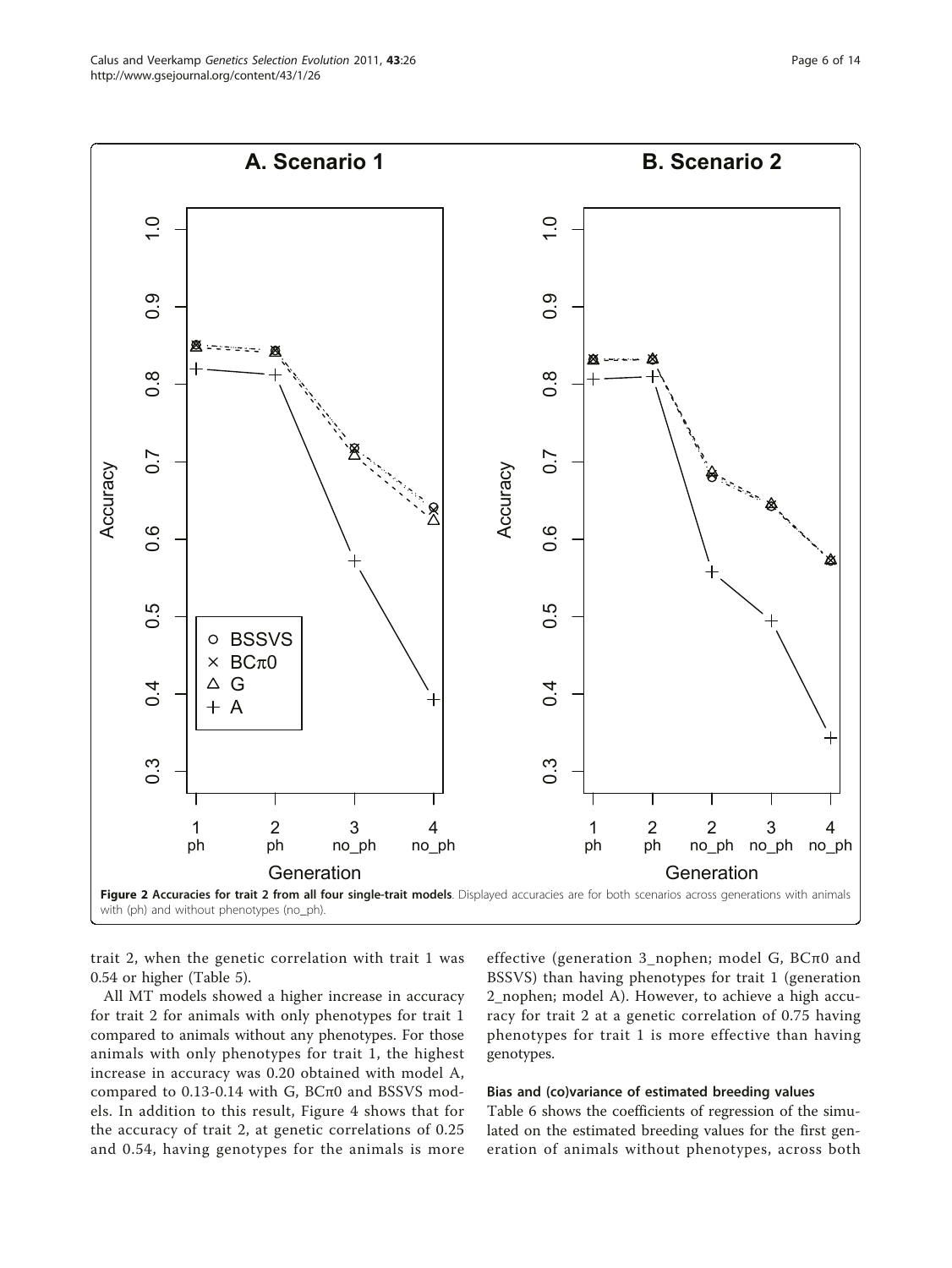| Model | Scenario       | $r_g^{-1}$ | <b>Trait</b>   | G vs. BCπ0 | G vs. BSSVS | BCπ0 vs. BSSVS         |
|-------|----------------|------------|----------------|------------|-------------|------------------------|
| ST    |                |            | $\mathbf{1}$   | $***$      | $***$       |                        |
|       |                | 0.25       | $\overline{2}$ |            |             |                        |
|       |                | 0.54       | $\overline{2}$ |            |             |                        |
|       |                | 0.75       | $\overline{2}$ |            |             |                        |
|       | $\overline{2}$ |            | 1              |            |             |                        |
|       | $\overline{2}$ | 0.25       | $\overline{2}$ |            |             |                        |
|       | $\overline{2}$ | 0.54       | $\overline{2}$ |            |             |                        |
|       | $\overline{2}$ | 0.75       | $\overline{2}$ |            |             |                        |
| MT    |                | 0.25       | $\mathbf{1}$   | $***$      | $***$       | $***$                  |
|       |                | 0.54       |                | $***$      | $***$       | $***$                  |
|       |                | 0.75       |                | $***$      | $***$       | $***$                  |
|       |                | 0.25       | $\overline{2}$ | $***$      | $***$       | $\ast$                 |
|       |                | 0.54       | $\overline{2}$ | $***$      | $***$       | $\ast$                 |
|       |                | 0.75       | $\overline{2}$ | $***$      | $***$       | $\ast$                 |
|       | $\overline{2}$ | 0.25       |                | $***$      | $***$       |                        |
|       | $\overline{2}$ | 0.54       |                | $***$      | $***$       | $***$                  |
|       | $\overline{2}$ | 0.75       |                | $***$      | $***$       | $\pmb{\ast}\pmb{\ast}$ |
|       | $\overline{2}$ | 0.25       | $\overline{2}$ | $***$      | $***$       |                        |
|       | $\overline{2}$ | 0.54       | $\overline{2}$ | $***$      | $***$       |                        |
|       | $\overline{2}$ | 0.75       | $\overline{2}$ | $***$      | $***$       |                        |

<span id="page-6-0"></span>Table 2 Significance of differences in accuracies between all SNP models

Comparisons are between ST and MT models for animals without any phenotypes (generation 3) between pairwise SNP-based models across scenarios, genetic correlations  $(r_{\alpha})$ , and traits

<sup>1</sup>Phenotypes for trait 1 were the same across genetic correlations, and therefore analyzed only once with each ST model; \*\*\* P-value < 0.001, \*\* P-value < 0.001, \*\* P-value < 0.05

traits and all models and for scenarios 1 and 2. The regression coefficients were all close to 1.0. This indicates that there was generally little bias in the estimated breeding values.

Table [7](#page-11-0) shows the correlation between estimated breeding values of traits 1 and 2 for the first generation of animals without phenotypes (generation 3), across models and scenarios 1 and 2. In all situations, this correlation was lower than the genetic correlation for the ST models, and higher than the genetic correlation for the MT models. For the ST models, the correlations in scenario 1 were closer to the genetic correlations than those in scenario 2. The results from scenario 1 showed that the correlations between estimated breeding values of the two traits from the MT models were closer to the simulated genetic correlations, when SNP-based models were used, compared to the purely polygenic model A. The correlations for model A were higher than the simulated values, despite the fact that genetic correlations estimated in the model were very close to the simulated correlations (results not shown).

### **Discussion**

The objectives of this paper were to develop methods to apply MT genomic breeding value prediction, and to evaluate their impact on the accuracies of obtained breeding values compared to ST genomic breeding value

prediction. In the simulations, we assumed an effective population size of 500. This number is higher than the effective population size in current livestock populations, but was primarily chosen to obtain levels of LD, in relation to the distance between markers, that are comparable to that in livestock populations. As a result the accuracies of the ST analyses were somewhat lower than those in other simulation studies where an effective population size of 100 was assumed e.g. [[5,9,13](#page-12-0)]. When MT instead of ST SNP-based models were used, in nearly all the cases, the accuracy of prediction did increase with a maximum increase for the second trait of 0.14. This is in line with a simulation study that showed that an across-country model G for dairy cattle yielded higher accuracies than a model including information from only one country [\[22](#page-12-0)].

#### Parameterization of the model

The models applied here allowed for increasing complexity levels of the assumed underlying genetic architecture. Model A considers the infinitesimal model, where an infinite number of loci with infinite small effects are assumed. All other models consider a finite locus model, where the number of loci is the number of SNP used. Models G and BCπ0 assume that the (co)variance of all SNP is equal. Model BSSVS assumes that there is a distribution with large effects to model SNP that are associated with a QTL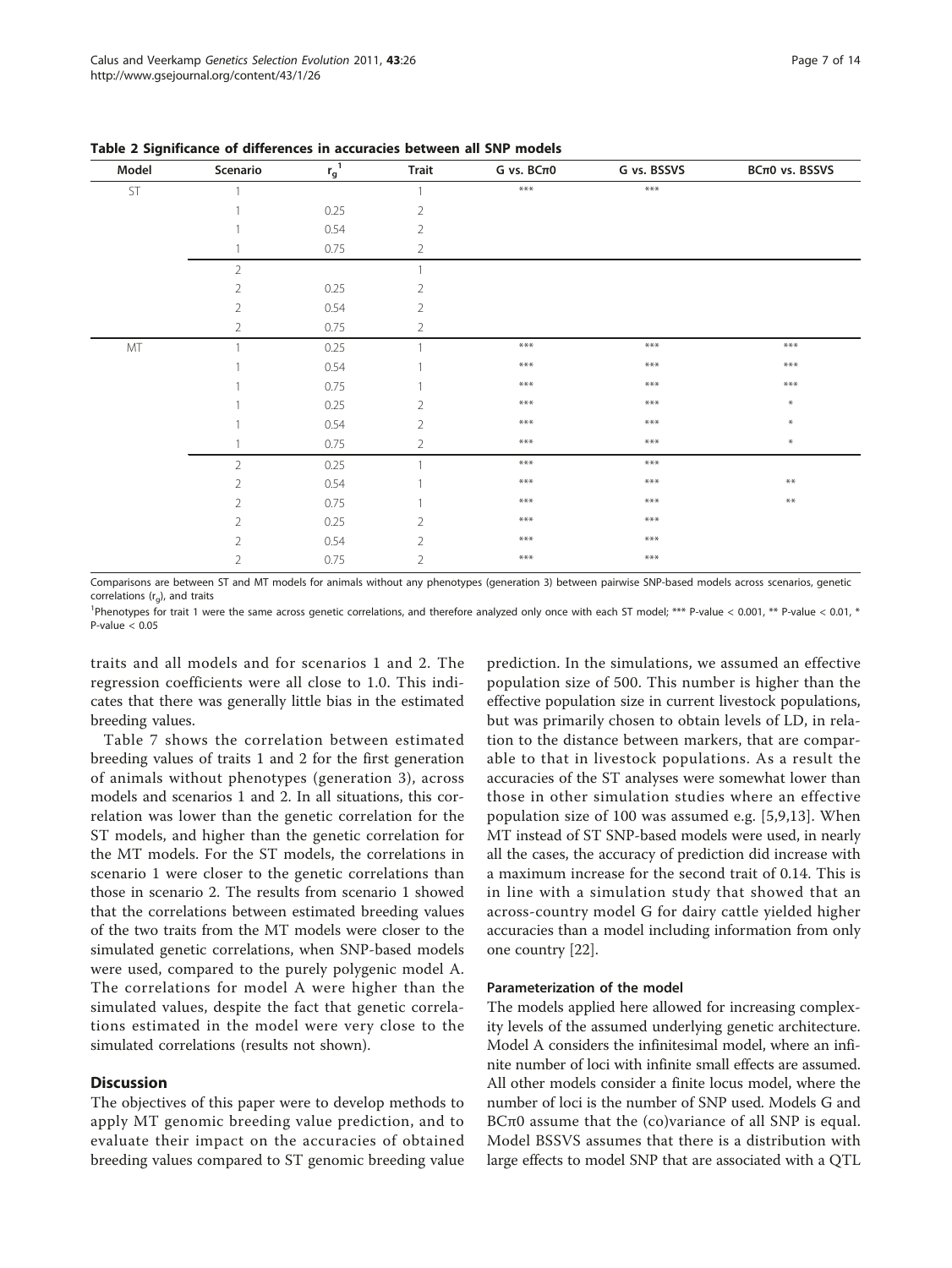and a distribution with small effects to model SNP that are not associated with a QTL. In this sense, only model BSSVS incorporates a variable selection step, which can actually be used for QTL mapping purposes e.g. [[11,23](#page-12-0)]. Therefore, it was expected that model BSSVS had the greatest flexibility to fit the SNP effects, followed by models BCπ0 and G. The results confirmed this expectation, since model BSSVS generally yielded the highest accuracy, followed by BCπ0 and G models.

An important conclusion is that despite the generally consistent ranking of the models, the difference in results between the different models was generally small. Comparing our results across scenarios showed that an increase in power did result in increasing differences between the models. For instance, within all the ST analyses, the only apparent difference among models was for trait 1 in scenario 1, which was the ST analysis with the highest power. In addition, when increasing the power by performing MT rather than ST analyses, again the differences between the models were more pronounced. Several alternative scenarios could be considered that would show larger differences among the models, due to increased

<span id="page-7-0"></span>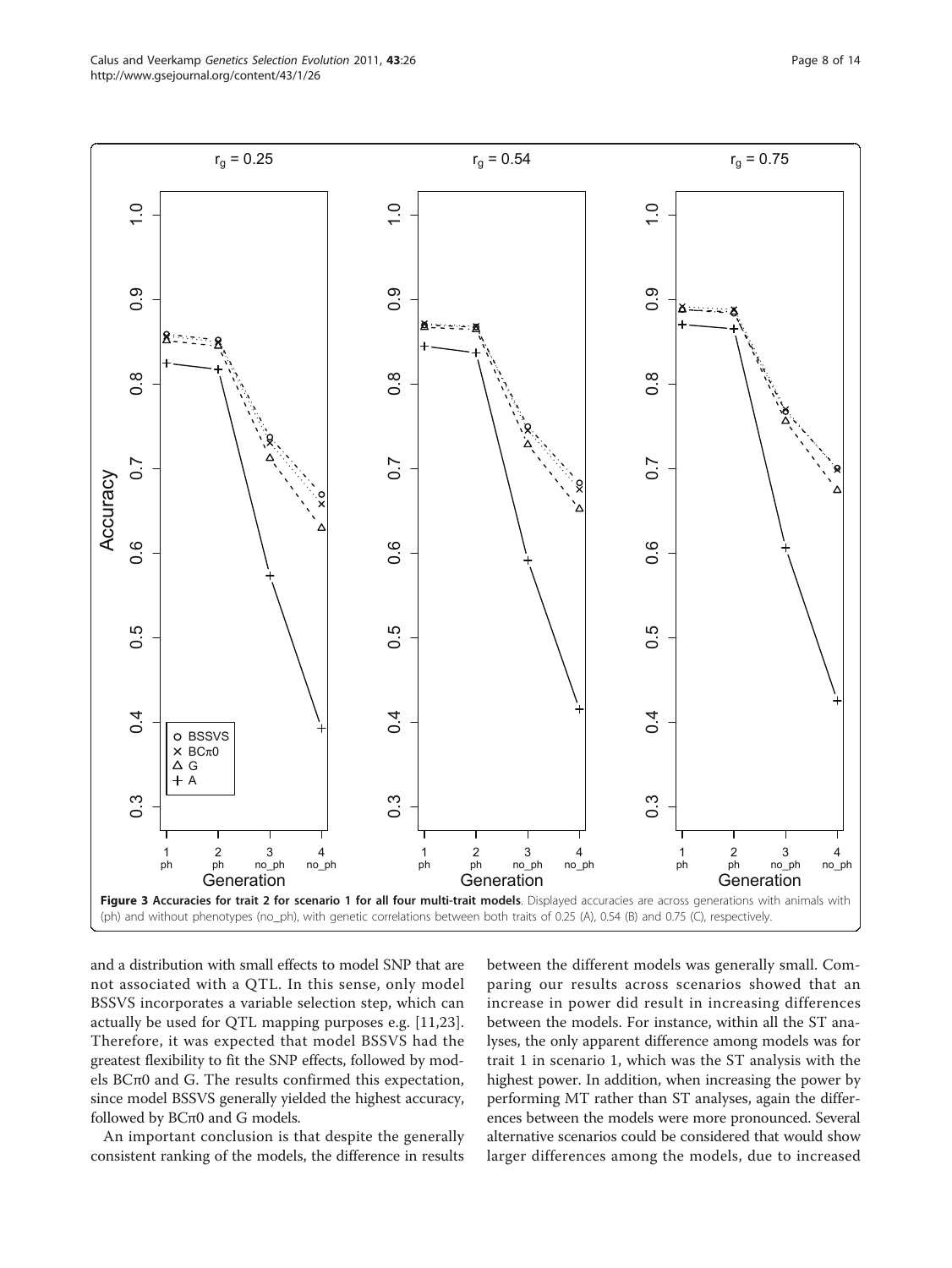power: 1) a more extreme distribution of QTL effects, 2) a higher SNP density resulting in higher linkage disequilibrium between SNP and QTL, or 3) a larger reference population. Since all of these alternative scenarios are expected to increase the power to detect QTL, it was expected that the BSSVS model would achieve a higher accuracy compared to the other models.

#### Computational feasibility

Given the relatively small differences found between models in our study, differences in computational demands

may be an important factor that determines the model of choice in practical applications. The required computation time for the bivariate G model (281 min) was 15 times longer than for the univariate models (19 min). Bivariate G models required in ASReml on average 12.5 iterations, compared to 8.5 iterations for the ST models. Initial runs with model G implemented in a Gibbs sampler, showed that for a MT analysis of scenario 2 with an unequal number of records for both traits, a large number of iterations was required before the posterior genetic variance converged. Univariate analyses with BCπ0 and BSSVS models

<span id="page-8-0"></span>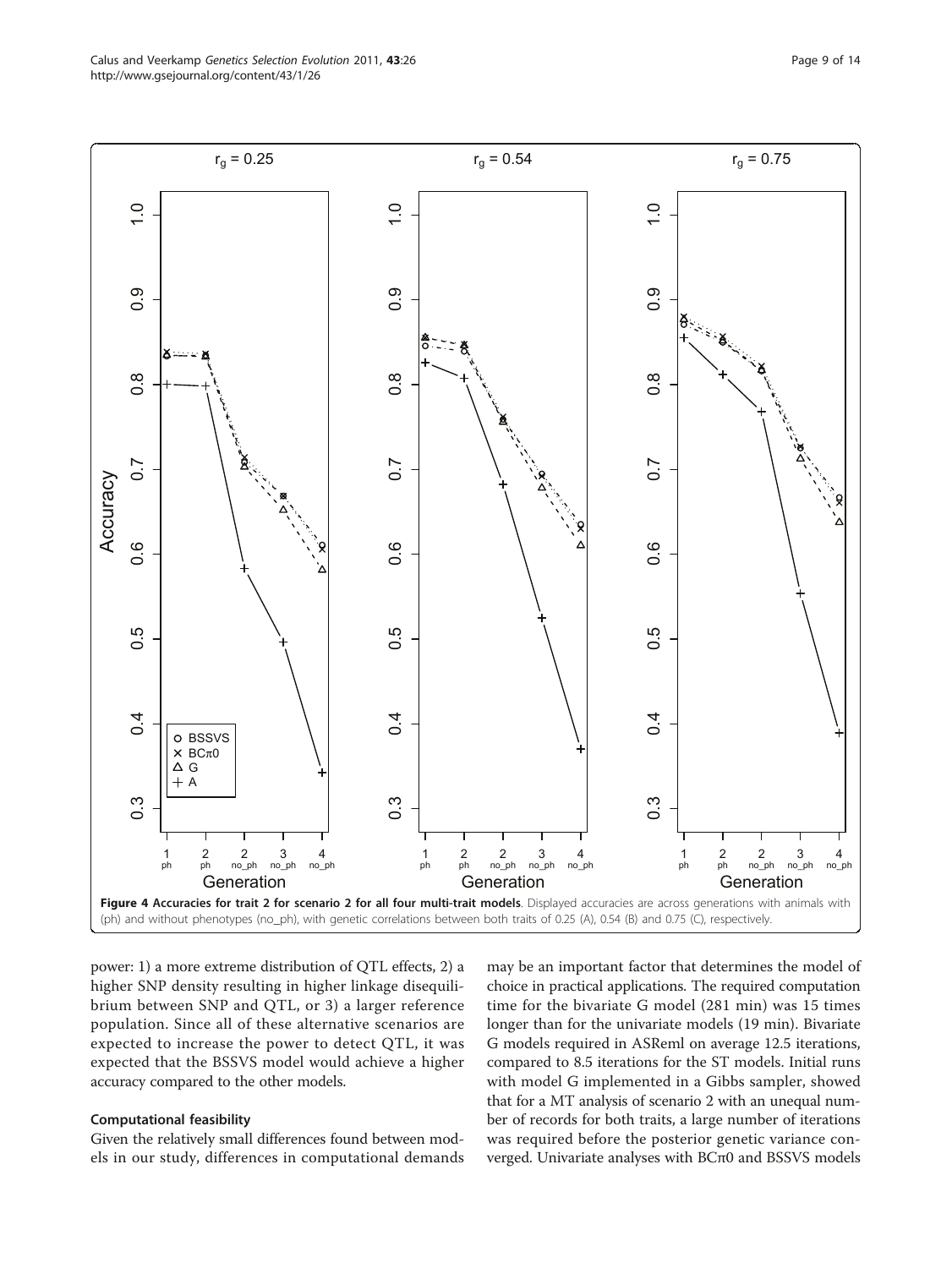|                  |         |                | Scenario 1     |      |         | Scenario 2 |                |                |         |         |  |
|------------------|---------|----------------|----------------|------|---------|------------|----------------|----------------|---------|---------|--|
|                  |         | 1 <sup>1</sup> | $\overline{2}$ | 3    | 4       | 1          | $\overline{2}$ | $\overline{2}$ | 3       | 4       |  |
| Model            | $r_{q}$ | $182^2$        | 1&2            | no   | no      | 1&2        | 1              | no             | no      | no      |  |
|                  | 0.25    | 0.00           | 0.00           | 0.00 | 0.00    | 0.00       | 0.00           | $-0.02$        | $-0.01$ | $-0.01$ |  |
| Α                | 0.54    | 0.00           | 0.00           | 0.00 | 0.00    | 0.00       | 0.00           | 0.01           | 0.00    | 0.00    |  |
|                  | 0.75    | 0.00           | 0.00           | 0.00 | 0.00    | 0.00       | 0.00           | 0.04           | 0.01    | 0.01    |  |
|                  | 0.25    | 0.00           | 0.00           | 0.00 | 0.00    | 0.00       | 0.00           | 0.00           | 0.00    | 0.00    |  |
| G                | 0.54    | 0.00           | 0.00           | 0.00 | 0.00    | 0.00       | 0.00           | 0.02           | 0.01    | 0.01    |  |
|                  | 0.75    | 0.00           | 0.00           | 0.00 | 0.00    | 0.00       | 0.00           | 0.04           | 0.02    | 0.01    |  |
|                  | 0.25    | 0.00           | 0.00           | 0.00 | 0.00    | 0.00       | 0.00           | $-0.02$        | $-0.02$ | $-0.02$ |  |
| BC <sub>π0</sub> | 0.54    | 0.00           | 0.00           | 0.00 | 0.00    | 0.00       | 0.00           | 0.02           | 0.02    | 0.02    |  |
|                  | 0.75    | 0.00           | 0.00           | 0.00 | 0.00    | 0.00       | 0.00           | 0.04           | 0.02    | 0.03    |  |
| <b>BSSVS</b>     | 0.25    | 0.00           | 0.00           | 0.00 | $-0.01$ | 0.00       | 0.00           | 0.01           | 0.01    | 0.02    |  |
|                  | 0.54    | 0.00           | 0.00           | 0.00 | 0.00    | 0.00       | 0.00           | 0.02           | 0.02    | 0.02    |  |
|                  | 0.75    | 0.00           | 0.00           | 0.00 | $-0.01$ | 0.00       | 0.00           | 0.04           | 0.03    | 0.03    |  |

<span id="page-9-0"></span>Table 3 Increase in accuracy comparing MT to ST models for trait 1

Differences are for scenarios 1 and 2 across generations and different values of the genetic correlation ( $r_a$ ) between both traits

<sup>1</sup>Generations 1, 2, 3 and 4; <sup>2</sup>animals with phenotypes for: both traits (1&2), only trait 1 (1) or neither of the traits (no)

both required 58 min. Bivariate analyses with BCπ0 and BSSVS models both required 75 min. In both cases, a total of 10,000 cycles were run, implying that the bivariate analyses for scenario 2, which were run for 30,000 cycles, required three times as much time. These computation times imply that for the Bayesian models presented it is computationally less demanding to run one bivariate analysis compared to two ST analyses. This originates from the parameterization that implies that in a MT analysis the number of effects in the scaling vector  $v_{ik}$  is equal to the number of analyzed traits, while the number of  $q_{ijkl}$ effects is independent of the number of traits analyzed. Importantly, the increase in calculation time when going from ST to MT models is much smaller for the Bayesian models compared to model G. This difference is expected to further increase when the number of records used in the analysis increases, because the size of the G matrix and therefore the size of the left-hand sides of the mixed model equations increases quadratic with the number of animals, while the number of calculations in the Bayesian models increases less than linearly.

In current applications of genomic selection in dairy cattle, the number of animals included in the reference population may be as high as 16,000 [\[24](#page-12-0)]. Inversion of the G matrix in such cases is already challenging for ST models, and solving the mixed model equations will be even more demanding for models including multiple traits. Although computation time of models using a G

Table 4 Increase in accuracy comparing MT to ST models for trait 2

|                  |         | Scenario 1 |                |      |      | Scenario 2 |         |      |      |      |
|------------------|---------|------------|----------------|------|------|------------|---------|------|------|------|
|                  |         | $1 -$      | $\overline{2}$ | 3    | 4    | и          | 2       | 2    | 3    | 4    |
| Model            | $r_{q}$ | $182^2$    | 1&2            | no   | no   | 1&2        | 2       | no   | no   | no   |
|                  | 0.25    | 0.00       | 0.01           | 0.00 | 0.00 | $-0.01$    | $-0.01$ | 0.03 | 0.00 | 0.00 |
| Α                | 0.54    | 0.02       | 0.02           | 0.01 | 0.01 | 0.01       | $-0.01$ | 0.10 | 0.03 | 0.01 |
|                  | 0.75    | 0.05       | 0.05           | 0.03 | 0.02 | 0.05       | 0.00    | 0.20 | 0.06 | 0.04 |
|                  | 0.25    | 0.00       | 0.00           | 0.00 | 0.01 | 0.00       | 0.00    | 0.02 | 0.01 | 0.01 |
| G                | 0.54    | 0.02       | 0.02           | 0.02 | 0.02 | 0.02       | 0.01    | 0.07 | 0.04 | 0.03 |
|                  | 0.75    | 0.04       | 0.04           | 0.04 | 0.05 | 0.04       | 0.02    | 0.13 | 0.07 | 0.07 |
|                  | 0.25    | 0.01       | 0.01           | 0.01 | 0.02 | 0.00       | 0.00    | 0.02 | 0.01 | 0.01 |
| BC <sub>π0</sub> | 0.54    | 0.02       | 0.02           | 0.03 | 0.03 | 0.02       | 0.01    | 0.08 | 0.05 | 0.05 |
|                  | 0.75    | 0.04       | 0.04           | 0.05 | 0.06 | 0.05       | 0.02    | 0.14 | 0.08 | 0.09 |
| <b>BSSVS</b>     | 0.25    | 0.01       | 0.01           | 0.02 | 0.03 | 0.00       | 0.00    | 0.03 | 0.03 | 0.04 |
|                  | 0.54    | 0.02       | 0.02           | 0.03 | 0.04 | $-0.01$    | $-0.02$ | 0.06 | 0.03 | 0.04 |
|                  | 0.75    | 0.04       | 0.04           | 0.05 | 0.06 | 0.04       | 0.02    | 0.14 | 0.09 | 0.10 |

Differences are for scenarios 1 and 2 across generations and different values of the genetic correlation  $(r_0)$  between both traits <sup>1</sup>Generations 1, 2, 3 and 4; <sup>2</sup>animals with phenotypes for: both traits (1&2), only trait 2 (2) or neither of the traits (no)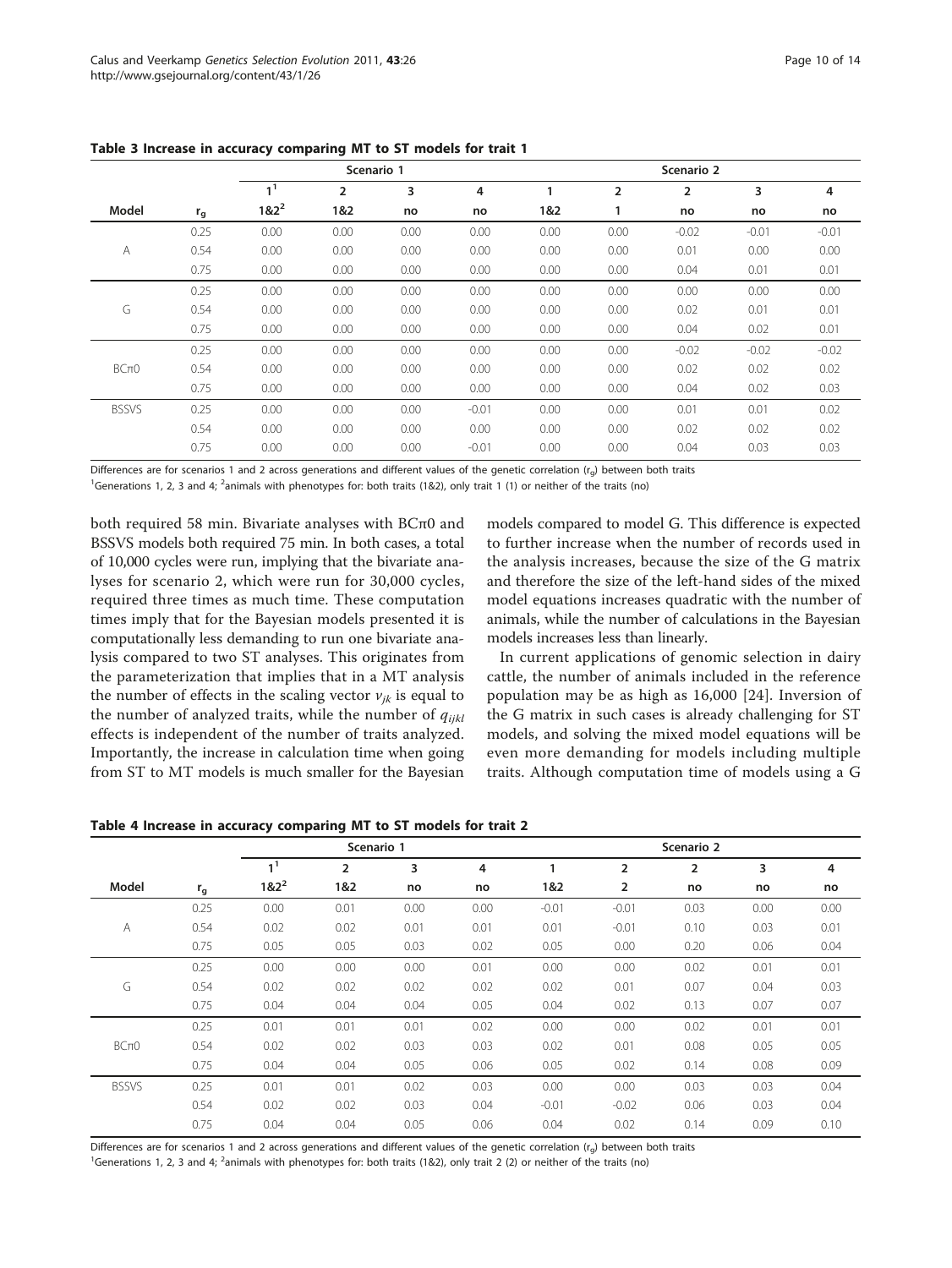| Model            | Scenario       | $r_g$ | Trait 1 | Trait 2 |
|------------------|----------------|-------|---------|---------|
| G                |                | 0.25  |         |         |
| G                |                | 0.54  |         | $***$   |
| G                |                | 0.75  |         | $***$   |
| BC <sub>π0</sub> |                | 0.25  |         |         |
| $BC_{T}O$        |                | 0.54  |         | $***$   |
| BC <sub>π0</sub> |                | 0.75  |         | $***$   |
| <b>BSSVS</b>     |                | 0.25  |         |         |
| <b>BSSVS</b>     |                | 0.54  |         | $***$   |
| <b>BSSVS</b>     |                | 0.75  |         | $***$   |
| G                | $\overline{2}$ | 0.25  |         |         |
| G                | $\overline{2}$ | 0.54  |         | $***$   |
| G                | $\overline{2}$ | 0.75  | $***$   | $***$   |
| BC <sub>π0</sub> | $\overline{2}$ | 0.25  |         |         |
| $BC_{T}O$        | $\overline{2}$ | 0.54  |         | $***$   |
| BC <sub>π0</sub> | $\overline{2}$ | 0.75  | $\ast$  | $***$   |
| <b>BSSVS</b>     | $\overline{2}$ | 0.25  |         |         |
| <b>BSSVS</b>     | $\overline{2}$ | 0.54  |         |         |
| <b>BSSVS</b>     | $\overline{2}$ | 0.75  | $***$   | $***$   |

<span id="page-10-0"></span>Table 5 Significance of differences in accuracies between ST and MT models

Comparisons are between the accuracy of ST and MT implementations of the same SNP-based models for animals without any phenotypes (generation 3) across scenarios, genetic correlations  $(r_a)$ , and traits

\*\*\* P-value < 0.001, \*\* P-value < 0.01, \* P-value < 0.05

matrix may be heavily affected by the applied computing strategy e.g. [[25](#page-12-0)], models that are parameterized based on the numbers of loci instead of the number of animals, eventually will have a lower computational burden. Based on our results, for practical applications with rapidly increasing reference populations, using models that are parameterized based on the number of markers is preferable. Moreover, running the presented Bayesian models in an MT rather than an ST form actually reduced the total required computation time. In our study, all the models estimated breeding values and variance components simultaneously. Further reductions in computation time could be achieved by performing a typical BLUP (best linear unbiased prediction) analysis

Table 6 Coefficients of regression of simulated on estimated breeding values.

|                |                |                  |      | <b>ST</b> |      |      | MT   |      |
|----------------|----------------|------------------|------|-----------|------|------|------|------|
| <b>Trait</b>   | Scenario       | Model            | 0.25 | 0.54      | 0.75 | 0.25 | 0.54 | 0.75 |
| 1 <sup>1</sup> |                | A                | 1.02 |           |      | 0.96 | 0.96 | 0.96 |
|                |                | G                | 1.02 |           |      | 0.99 | 0.99 | 0.99 |
|                |                | BC <sub>π0</sub> | 1.00 |           |      | 1.00 | 1.00 | 1.00 |
|                |                | <b>BSSVS</b>     | 0.99 |           |      | 0.97 | 0.99 | 0.99 |
|                | $\overline{2}$ | A                | 1.01 |           |      | 0.94 | 0.94 | 0.92 |
|                | $\overline{2}$ | G                | 1.00 |           |      | 0.98 | 0.98 | 0.99 |
|                | $\overline{2}$ | BC <sub>π0</sub> | 1.00 |           |      | 0.93 | 1.01 | 0.99 |
|                | 2              | <b>BSSVS</b>     | 1.00 |           |      | 0.98 | 1.01 | 0.99 |
| $\overline{2}$ |                | $\wedge$         | 1.01 | 0.97      | 1.00 | 1.00 | 0.96 | 0.97 |
|                |                | G                | 1.00 | 0.98      | 1.01 | 1.00 | 0.98 | 1.00 |
|                |                | BC <sub>π0</sub> | 1.00 | 0.99      | 1.02 | 1.02 | 1.00 | 1.01 |
|                |                | <b>BSSVS</b>     | 1.01 | 1.00      | 1.03 | 1.01 | 0.97 | 0.97 |
|                | $\overline{2}$ | A                | 1.01 | 0.99      | 0.99 | 1.06 | 1.01 | 0.98 |
|                | $\overline{2}$ | G                | 1.04 | 1.02      | 1.02 | 1.03 | 1.02 | 1.02 |
|                | $\overline{2}$ | BC <sub>π0</sub> | 0.97 | 0.98      | 0.97 | 0.98 | 1.07 | 1.03 |
|                | $\overline{2}$ | <b>BSSVS</b>     | 0.97 | 0.99      | 0.99 | 1.07 | 1.08 | 1.07 |

Regressions are performed for the ST or MT analyses, for animals without any phenotypes (generation 3), averaged across 25 replicates <sup>1</sup>For trait 1 each ST model was only run once, because trait 1 was simulated independently of the genetic correlation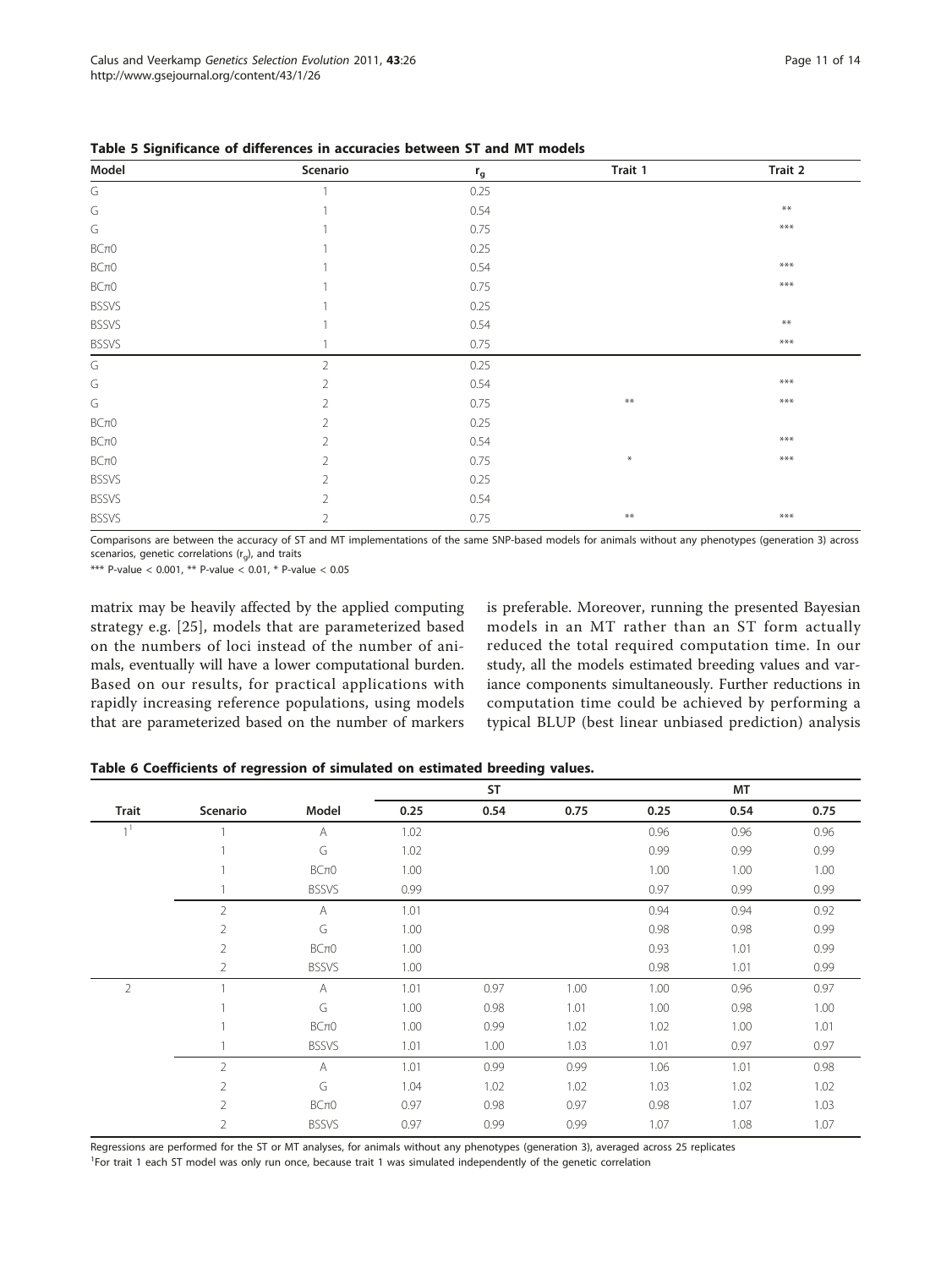<span id="page-11-0"></span>Table 7 Correlations between estimated breeding values for trait 1 and 2

|                |              |      | <b>ST</b> |      |      | MT   |      |
|----------------|--------------|------|-----------|------|------|------|------|
| Scenario       | Model        | 0.25 | 0.54      | 0.75 | 0.25 | 0.54 | 0.75 |
|                | А            | 0.20 | 0.43      | 0.60 | 0.33 | 0.64 | 0.86 |
|                | G            | 0.20 | 0.44      | 0.61 | 0.31 | 0.62 | 0.84 |
| 1              | BCT0         | 0.20 | 0.44      | 0.60 | 0.31 | 0.63 | 0.84 |
| 1              | <b>BSSVS</b> | 0.20 | 0.43      | 0.59 | 0.32 | 0.63 | 0.83 |
| $\mathfrak{D}$ | А            | 0.15 | 0.32      | 0.44 | 0.41 | 0.73 | 0.91 |
| $\overline{2}$ | G            | 0.19 | 0.37      | 0.53 | 0.36 | 0.65 | 0.87 |
| $\overline{2}$ | BCT0         | 0.19 | 0.37      | 0.51 | 0.35 | 0.68 | 0.86 |
| $\mathcal{P}$  | <b>BSSVS</b> | 0.19 | 0.36      | 0.51 | 0.37 | 0.70 | 0.90 |

Breeding values are obtained from ST or MT models, for animals without any phenotypes (generation 3), averaged across 25 replicates

with fewer iterations to estimate breeding values, using predetermined variance components. Those variance components may be re-estimated periodically using a reduced dataset to reduce computational burden.

#### Impact on the design of breeding programs

When the aim is to improve accuracy of prediction for traits that are scarcely recorded, different strategies can be adopted with regard to the selection candidates: 1) using pedigree indexes for the indicator trait and/or the trait of interest, 2) recording the performance of an indicator trait in common sib or progeny testing schemes, 3) recording performances for the trait of interest, 4) obtaining genotypes, and 5) using various combinations of these strategies. An important question is which strategy is most effective, depending on the genetic correlation with the indicator traits. For instance, in our simulation, we can compare the results of scenario 2, for animals in generation 2 that have only phenotypes for trait 1 evaluated with multi-trait model A, with the results for animals with no phenotypes in generation 3 that were evaluated with the MT SNP-based models (Figure [4](#page-8-0)). In the first situation, the parents had phenotypes for both traits, and the selection candidates had phenotypes for the indicator trait. In the second situation, the parents had phenotypes for trait 1, and half of the parents had phenotypes for trait 2, while the selection candidates were genotyped. In this situation, our results show that when the genetic correlation with the indicator trait is below  $\sim$ 0.5, and some animals in the reference population have records for the trait of interest, having genotypes is more effective for selection candidates than having phenotypes for the indicator trait. When the genetic correlation with the indicator trait is high  $($  > 0.5 $)$ , having phenotypes for the indicator trait is more effective, but if selection candidates are genotyped as well, the accuracy is increased by ~0.03. These findings have important implications when considering the use of genotypes to predict the breeding value of an expensive or difficult to measure trait directly, using estimated SNP effects from a limited reference population, compared to the traditional alternative using easy-to-measure correlated indicator traits. For the above comparison based on our study, when the indicator trait has a genetic correlation lower than 0.5 to the trait of interest, obtaining genotypes seems to be more effective than obtaining phenotypes for an indicator trait. It should be noted that this conclusion cannot be directly generalized to for instance scenarios where measurements are done directly on the phenotypic level and the heritability of the phenotypes used is much lower than that in our study. For other scenarios, heritabilities of the evaluated traits, as well as numbers of animals in the reference population, need to be considered to establish below which level of genetic correlation, genotyping is more effective than obtaining phenotypes for an indicator trait.

#### Impact on the concepts of genetic correlations

The BSSVS model allows deviating from the assumption that, in traditional MT selection models, a large number of genes, all having infinite small effects, underlie each trait. In the infinitesimal model, a genetic correlation between two traits arises due to a subset of genes that have an effect on both traits [[26\]](#page-12-0). The BSSVS model allows the analysis of scenarios in which a limited number of genes with large effects may heavily influence the genetic correlation between two traits. When investigating the basis of a genetic correlation, an important question is to determine whether a correlation arises mainly from pleiotropic effects from single genes, or from closely linked genes. It has been shown that multiple QTL models, similar to the presented BSSVS model, give a sharper indication of the QTL position [[11](#page-12-0)], and a simulation study showed that it is possible to distinguish the effects of two QTL that are only 15 cM apart [\[27](#page-12-0)]. In other studies, it has been shown that MT QTL mapping methods may distinguish between a pleiotropic QTL versus two closely linked QTL, based on simulated [[28\]](#page-12-0) or real data [[29\]](#page-13-0). In addition, studies based on real data confirm that multitrait QTL mapping models have an increased power to map QTL compared to single-trait models [[30](#page-13-0)]. Although the optimal model for QTL mapping may differ from the optimal model for prediction of genomic breeding values [[31](#page-13-0)], an increase in power to detect QTL is expected to also yield an increase in accuracy of predicted breeding values. A study that compared published genetic correlations to correlation estimates based on reported QTL effects, generally showed a poor match between both estimates [[32](#page-13-0)]. Several reasons may have led to this result, such as bias in estimated QTL effects, low resolution in mapping experiments, and statistical problems by combining results from multiple models. Multi-locus models tackle the problem of multiple testing, and thereby directly control the explained genetic (co)variance by the SNP. The three SNP-based models presented in our study, are all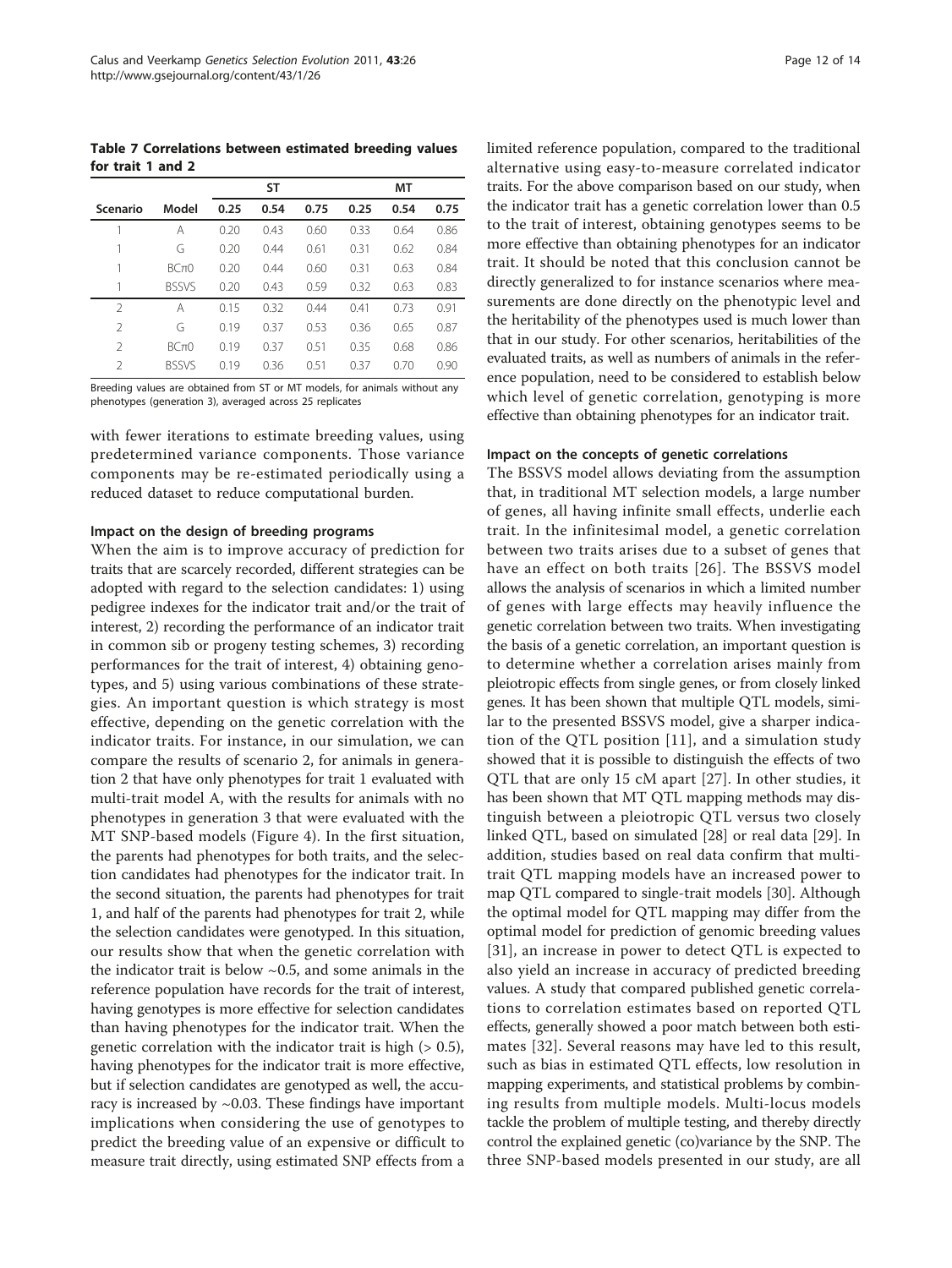<span id="page-12-0"></span>multi-locus models. We consider that the correlation between the estimated breeding values for the MT models is a proxy for the genetic correlation used in the model. The results for scenario 1 show that for models G and BCπ0, the correlations between estimated breeding values of both traits were similar but higher than the simulated genetic correlation. The correlation for model BSSVS was, especially at higher genetic correlations, closest to the simulated genetic correlation (Table [7\)](#page-11-0). This suggests that possible bias in estimated genetic correlations depends on the ability of the model to resemble the distribution of effects of the underlying loci.

#### Conclusions

New models were developed and tested for genomic selection with multiple traits. The models could deal with a scenario in which not all the animals in the reference population had phenotypes for both traits. For juvenile animals without any phenotypes, an increase in accuracy up to 0.11 was observed when using MT SNP-based models compared to an ST analysis. For animals with only phenotypes on a correlated trait, the increase in accuracy was up to 0.04 and 0.18, for genetic correlations with the trait of interest of 0.25 or 0.75, respectively. Whenever the indicator trait had a genetic correlation to the trait of interest lower than 0.5, genotyping the selection candidates yielded a higher accuracy than obtaining phenotypes for the indicator trait. However, when genetic correlations were higher than 0.5, using the indicator trait was still the best alternative. For different combinations of traits, the level of genetic correlation below which genotyping selection candidates is more effective than obtaining phenotypes for an indicator trait, needs to be derived considering at least the heritabilities and the numbers of animals recorded for the traits involved.

#### Acknowledgements

Sander de Roos, Chris Schrooten, Abe Huisman, Addie Vereijken and John Bastiaansen are thanked for useful comments on the set up of this study. NWO-Casimir, CRV, Hendrix Genetics and the RobustMilk project are acknowledged for financial support. The RobustMilk project is financially supported by the European Commission under the Seventh Research Framework Programme, Grant Agreement KBBE-211708. The content of this paper is the sole responsibility of the authors, and it does not necessarily represent the views of the Commission or its services.

#### Authors' contributions

MPLC implemented the multi-trait Bayesian models in a computer program, performed the analyses and drafted the first version of the manuscript. RFV participated in discussions on the implementation of the models and critically contributed to the final version of the manuscript. Both authors read and approved the final manuscript.

#### Competing interests

The authors declare that they have no competing interests.

Received: 22 February 2011 Accepted: 5 July 2011 Published: 5 July 2011

#### References

- 1. Hayes BJ, Bowman PJ, Chamberlain AJ, Goddard ME: [Invited review:](http://www.ncbi.nlm.nih.gov/pubmed/19164653?dopt=Abstract) [Genomic selection in dairy cattle: Progress and challenges.](http://www.ncbi.nlm.nih.gov/pubmed/19164653?dopt=Abstract) J Dairy Sci 2009, 92:433-443.
- 2. Calus MPL: Genomic breeding value prediction-methods and procedures. Animal 2010, 4:157-164
- 3. Heffner EL, Sorrells ME, Jannink JL: Genomic selection for crop improvement. Crop Sci 2009, 49:1-12.
- 4. Jannink JL, Lorenz AJ, Iwata H: [Genomic selection in plant breeding: from](http://www.ncbi.nlm.nih.gov/pubmed/20156985?dopt=Abstract) [theory to practice.](http://www.ncbi.nlm.nih.gov/pubmed/20156985?dopt=Abstract) Brief Funct Genomics 2010, 9:166-177
- 5. Meuwissen THE, Hayes BJ, Goddard ME: [Prediction of total genetic value](http://www.ncbi.nlm.nih.gov/pubmed/11290733?dopt=Abstract) [using genome-wide dense marker maps.](http://www.ncbi.nlm.nih.gov/pubmed/11290733?dopt=Abstract) Genetics 2001, 157:1819-1829.
- 6. Lee SH, van der Werf JHJ, Hayes BJ, Goddard ME, Visscher PM: Predicting unobserved phenotypes for complex traits from whole-genome SNP data. Plos Genetics 2008, 4.
- 7. Wray NR, Goddard ME, Visscher PM: [Prediction of individual genetic risk](http://www.ncbi.nlm.nih.gov/pubmed/17785532?dopt=Abstract) [to disease from genome-wide association studies.](http://www.ncbi.nlm.nih.gov/pubmed/17785532?dopt=Abstract) Genome Res 2007, 17:1520-1528.
- 8. Goddard ME, Wray NR, Verbyla K, Visscher PM: Estimating effects and making predictions from genome-wide marker data. Stat Sci 2009, 24:517-529.
- 9. Calus MPL, Meuwissen THE, De Roos APW, Veerkamp RF: [Accuracy of](http://www.ncbi.nlm.nih.gov/pubmed/18202394?dopt=Abstract) [genomic selection using different methods to define haplotypes.](http://www.ncbi.nlm.nih.gov/pubmed/18202394?dopt=Abstract) Genetics 2008, 178:553-561.
- 10. Verbyla KL, Hayes BJ, Bowman PJ, Goddard ME: Accuracy of genomic selection using stochastic search variable selection in Australian Holstein Friesian dairy cattle. Genet Res 2009, 91:307-311.
- 11. Meuwissen THE, Goddard ME: [Mapping multiple QTL using linkage](http://www.ncbi.nlm.nih.gov/pubmed/15107266?dopt=Abstract) [disequilibrium and linkage analysis information and multitrait data.](http://www.ncbi.nlm.nih.gov/pubmed/15107266?dopt=Abstract) Genet Sel Evol 2004, 36:261-279.
- 12. Henderson CR, Quaas RL: Multiple trait evaluation using relatives records. J Anim Sci 1976, 43:1188-1197.
- 13. Habier D, Fernando R, Dekkers J: [The impact of genetic relationship](http://www.ncbi.nlm.nih.gov/pubmed/18073436?dopt=Abstract) [information on genome-assisted breeding values.](http://www.ncbi.nlm.nih.gov/pubmed/18073436?dopt=Abstract) Genetics 2007, 177:2389-2397.
- 14. VanRaden PM, Wiggans GR: [Derivation, calculation, and use of national](http://www.ncbi.nlm.nih.gov/pubmed/1918547?dopt=Abstract) [animal-model information.](http://www.ncbi.nlm.nih.gov/pubmed/1918547?dopt=Abstract) J Dairy Sci 1991, 74:2737-2746.
- 15. Sigurdsson A, Banos G: Dependent-variables in international sire evaluations. Acta Agric Scand Anim Sci 1995, 45:209-217.
- 16. Mrode R: Linear Models for the Prediction of Animal Breeding Values. 2 edition. CABI Publishing; 2005.
- 17. VanRaden PM: [Efficient methods to compute genomic predictions.](http://www.ncbi.nlm.nih.gov/pubmed/18946147?dopt=Abstract) J Dairy Sci 2008, 91:4414-4423.
- 18. Habier D, Fernando R, Kizilkaya K, Garrick D: [Extension of the Bayesian](http://www.ncbi.nlm.nih.gov/pubmed/21605355?dopt=Abstract) [Alphabet for Genomic Selection.](http://www.ncbi.nlm.nih.gov/pubmed/21605355?dopt=Abstract) BMC Bioinformatics 2011, 12:186.
- 19. Gilmour AR, Gogel BJ, Cullis BR, Thompson R: ASReml User Guide Release 2.0 Hemel Hempstead: VSN International Ltd; 2006.
- 20. VanTassell CP, VanVleck LD: [Multiple-trait Gibbs sampler for animal](http://www.ncbi.nlm.nih.gov/pubmed/8923173?dopt=Abstract) [models: Flexible programs for Bayesian and likelihood-based \(co\)](http://www.ncbi.nlm.nih.gov/pubmed/8923173?dopt=Abstract) [variance component inference.](http://www.ncbi.nlm.nih.gov/pubmed/8923173?dopt=Abstract) J Anim Sci 1996, 74:2586-2597.
- 21. Hill WG, Robertson A: Linkage disequilibrium in finite populations. Theor Appl Genet 1968, 38:226-231.
- 22. VanRaden P, Sullivan P: [International genomic evaluation methods for](http://www.ncbi.nlm.nih.gov/pubmed/20193071?dopt=Abstract) [dairy cattle.](http://www.ncbi.nlm.nih.gov/pubmed/20193071?dopt=Abstract) Genet Sel Evol 2010, 42:7.
- 23. Yi NJ, George V, Allison DB: [Stochastic search variable selection for](http://www.ncbi.nlm.nih.gov/pubmed/12871920?dopt=Abstract) [identifying multiple quantitative trait loci.](http://www.ncbi.nlm.nih.gov/pubmed/12871920?dopt=Abstract) Genetics 2003, 164:1129-1138.
- 24. Lund M, de Roos APW, de Vries AG, Druet T, Ducrocq V, Fritz S, Guillaume F, Guldbrandtsen B, Liu Z, Reents R, Schrooten C, Seefried M, Su G: Improving genomic prediction by EuroGenomics collaboration. Proceedings of 9th World Congress Genetics Applied to Livestock Production; Leipzig 2010.
- 25. Legarra A, Misztal I: [Computing strategies in genome-wide selection.](http://www.ncbi.nlm.nih.gov/pubmed/18096959?dopt=Abstract) J Dairy Sci 2008, 91:360-366.
- 26. Falconer DS, Mackay TFC: Introduction to Ouantitative Genetics Essex: Longman Group; 1996.
- 27. Uleberg E, Meuwissen THE: [Fine mapping of multiple QTL using](http://www.ncbi.nlm.nih.gov/pubmed/17433242?dopt=Abstract) [combined linkage and linkage disequilibrium mapping-A comparison of](http://www.ncbi.nlm.nih.gov/pubmed/17433242?dopt=Abstract) [single QTL and multi QTL methods.](http://www.ncbi.nlm.nih.gov/pubmed/17433242?dopt=Abstract) Genet Sel Evol 2007, 39:285-299.
- 28. Lund MS, Sorensen P, Guldbrandtsen B, Sorensen DA: [Multitrait fine](http://www.ncbi.nlm.nih.gov/pubmed/12586725?dopt=Abstract) [mapping of quantitative trait loci using combined linkage disequilibria](http://www.ncbi.nlm.nih.gov/pubmed/12586725?dopt=Abstract) [and linkage analysis.](http://www.ncbi.nlm.nih.gov/pubmed/12586725?dopt=Abstract) Genetics 2003, 163:405-410.